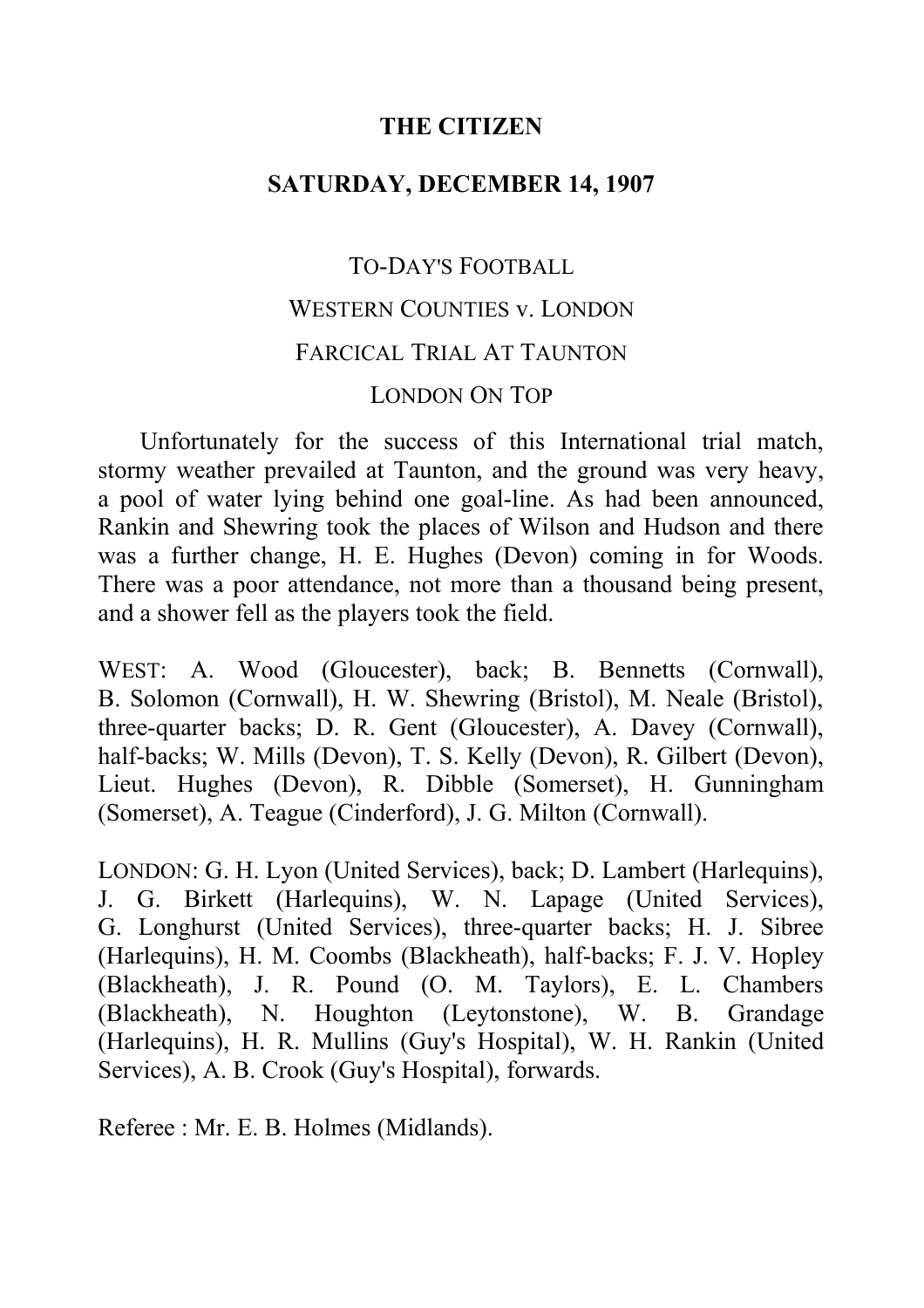London kicked off against a cross-wind, and reached the West 25, and then hail and rain fell heavily. Mills headed a rush by the West forwards, and reached the centre. Lyon got in a good kick, but Solomon put in a good return, the West going back to the centre. Kelly led a good dribble to the London 25, Lyon being a trifle slow in getting the ball. Lambert effected a good save for London.

The play was of a scrambling order, and was mainly confined to the forwards. Kelly dribbled well again, but there was too hard kicking at the finish, and Lyon touched down. From the drop-out the London forwards worked down, getting well within the West 25, where the West were penalised. Shewring cleared with a good kick to the centre.

Lyon stopped a West forward rush, but Wood kept the pressure on London by finding touch. The attack, however, was brief, Lambert tackling Neale, but the West forwards broke away again, using their feet well. A penalty, well taken by Birkett, sent the West back, and this was followed by a nice piece of work by Sibree.

Davey was making a good opening when he was collared well by Bennetts, the left wing, and a fine chance was lost. Lambert, failing to take his pass, also lost a chance, but the ball was difficult to handle. A little later Sibree started a movement that was nearly successful, the game being carried right on to the West line, but their forwards cleared.

Kelly made another good dribble, but Lyon saved, while the London forwards replied with a good rush, reaching the West quarters, where a keen struggle was witnessed. The West cleared, and then Lambert made a long dribble. London nearly scored, and a little later there was another attack on the West line. London got down again afterwards, but West touched down.

> HALF-TIME SCORE : West ……………….…… Nil London ……………....…. Nil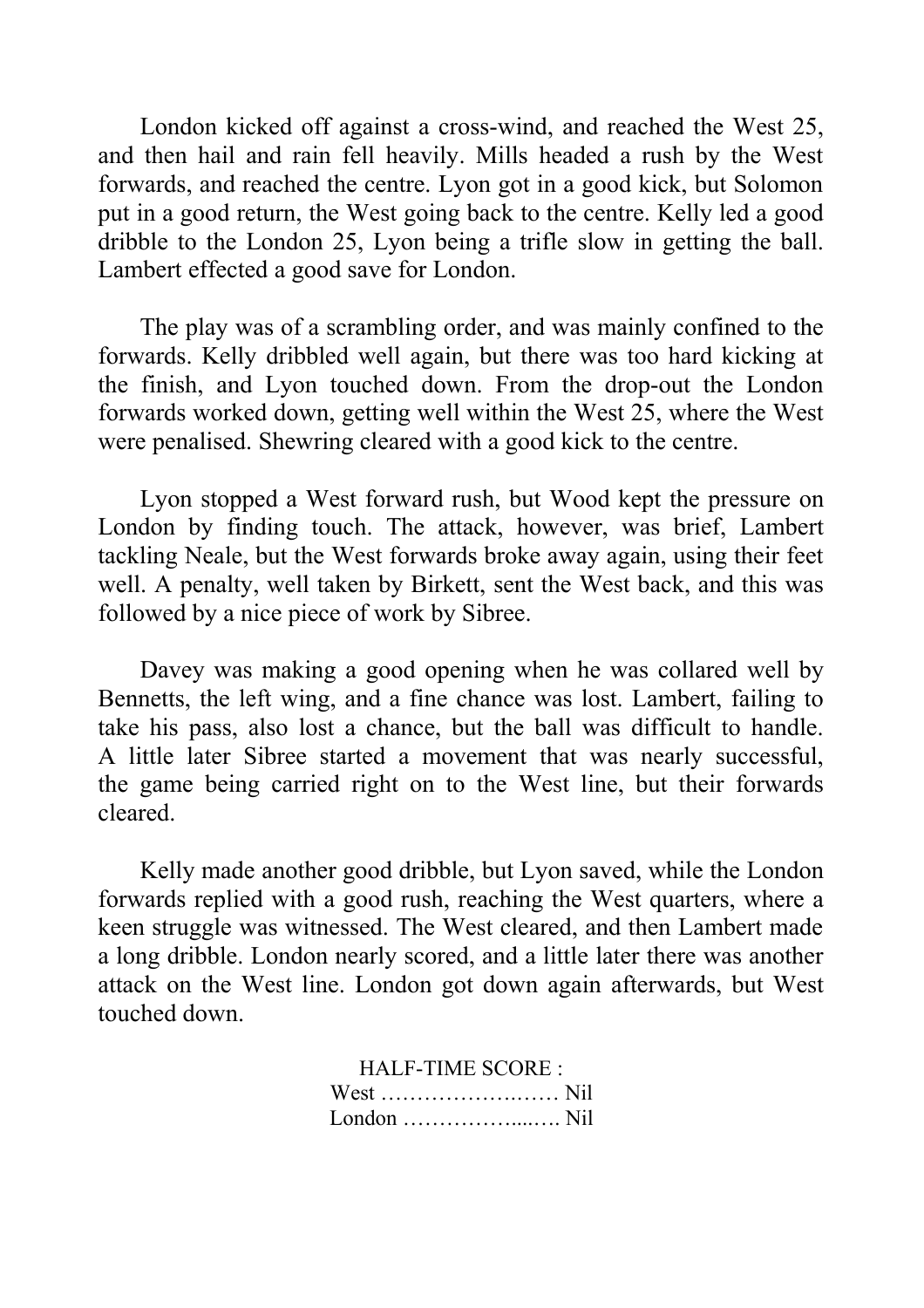Play in the second half opened in the centre, but London got down with a penalty. West cleared, but the London forwards, who played well, worked the ball back again. The play continued to consist mainly of forward rushes, the backs doing little more than saving, and kicking.

Coombes broke away with a dribble, but the ball going over the West line, Wood kicked dead. A little later Lyon got in a fine kick. London were pressing when the West forwards, after collaring Lyon, rushed half the length of the field. Then for some time the play was in the centre, until Sibree dribbled past Wood, Solomon getting up and saving.

London again pressed, being nearly over, but the West forwards rushed the ball out. London, however, went back and were having much the better of the game, but lost ground through their forwards heeling out. Longhurst had his kick charged down, but Birkett saved the situation by a mark.

London pressed again, the West forwards once more clearing. West were penalised, but Lambert's kick fell short. Then in a forward rush Lapage scored for London, and kicked a goal, the score coming about a quarter of an hour from the finish.

Afterwards West dribbled to their opponents' quarters, but were unable to maintain their position, the London scrummagers rushing to the other end. In the closing stages London had the best of it.

> RESULT : London ........... 1 goal (5 points) West ………………………… Nil

## REMARKS

The game was a perfect farce as a trial of form, for the ground was like a quagmire. Heavy storms of rain made matters even worse. The London side deserved to win, and had much the best of the scrambling forward play.